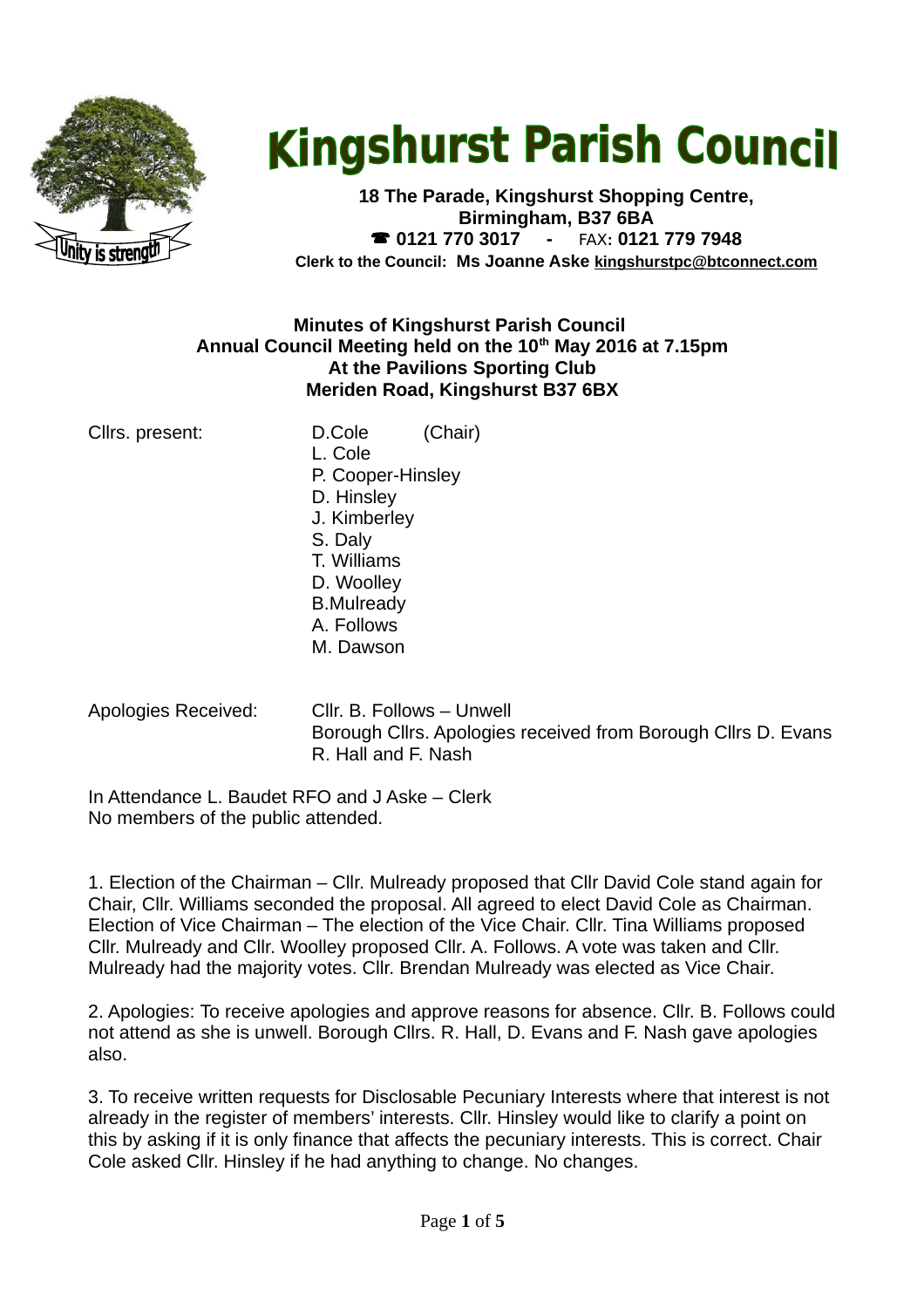4. **Acceptance of Office:** The elected Chair and Vice-Chair signed statutory declaration of Acceptance of Office.

5. **Minutes:** To approve the minutes and Private and Confidential of the Full Council Meeting held on 12<sup>th</sup> April 2016. All agreed as a true record, passed and signed.

6. **Confirmation of:** Responsible Financial Officer, Internal Auditor.

Members of Committees: Finance, Allotments, Events and Councillors representing KPC on outside bodies.

Responsible Finance Officer: Cllr. Follows and Cllr. Kimberley proposed Louise Baudet. All agreed for Louise Baudet to continue as RFO.

Internal Auditor: To be arranged for the next meeting

Before the Chair went on Cllr. Hinsley wanted to make some observations that the committees should have terms of reference that are available on request to the public. If we agree we have committees tonight those nominated are the only Cllrs allowed to speak at those meetings, he said in other words if Cllrs do not opt to go onto a committee tonight they will not be able to participate in the meeting and will be regarded as a member of the public. He went on to say also that a decision should be made to consider the Chair of Vice Chair automatically can make decisions on those committees and other things that go under the terms of ex officio this means by virtue of one's position or status.

Cllr. A. Follows mentioned that in the past the events committee had the authority to purchase items without coming to the full council to ask but then reported it to the FC Meeting. He went on to say the same thing happened with the Allotments committee. This is why the standing orders now need updating to bring the roles of the Committees up to date.

Chair Cole asked the RFO for her advice. She suggested a working party needed to be set up to look and the regulations and then come back to the FC with their recommendations. It was decided that the confirmation of the committees will be deferred until the standing orders and the financial regulations are updated and then adopted.

The Finance Committee will also be held back until the standing orders are updated. Louise advised which references are the best to use and apply from NALC.

Chair said the working party should be arranged as soon as possible.

Cllr. Kimberley said he thinks the members of the working party should be the committee members. He also added we do not need committees.

Cllr. A. Follows said the committees were evolved for a reason.

Cllr. Daly explained as to why the Events Committee needed to spend money as when needed.

Discussions took place regarding this.

Chair said as soon as the standing orders are done the quicker we can get back to normality.

Chair asked to get the financial committee set up tonight. This can be put on the Full Council for now until a committee is set up after the regulations have been looked into. Cllr. Kimberly said the previous Chairs of committees need to be part of the working party. After a lengthy discussion and motions passed a working party will consist of Cllrs. A. Follows, D Hinsley, P. Cooper-Hinsley, Maxine Dawson, S. Daly, and T Williams. The Chair will attend as and when he can.

The Councillors representing the KPC on outside bodies were nominated and passed as: Cllr. M Dawson – Airport Consultative Committee

Cllr. Hinsley and M Dawson – WALC/SAC

Cllr. A. Follows – Yorkswood Primary School

Chair Cole – Kingshurst Primary School

Cllr. Hinsley – North Solihull Partnership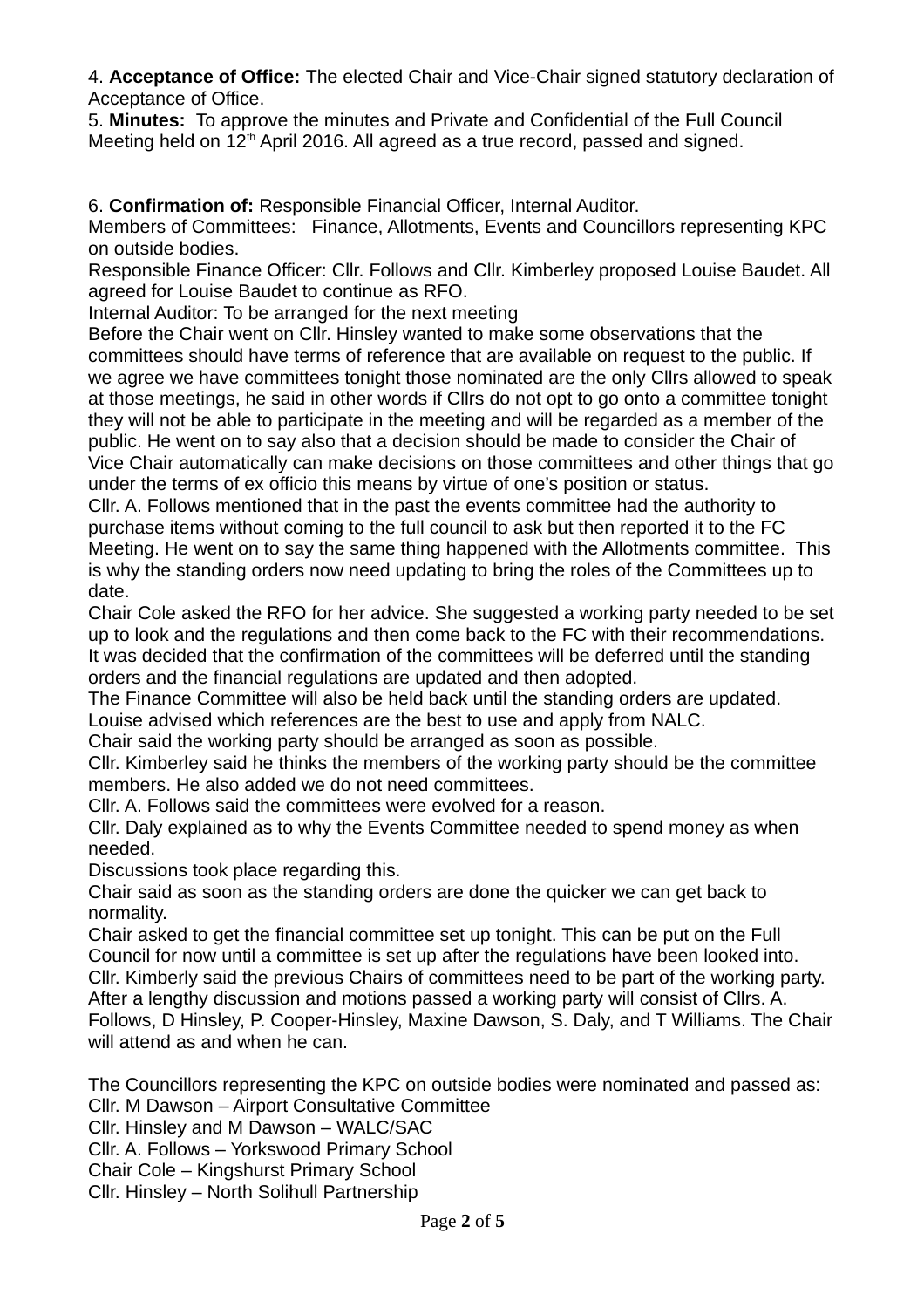Regen does not have regular meetings.

**7.** To agree (a) to adopt the Council's Standing Orders and Financial Regulations (b) to agree to review standing orders and financial regulations through a working party. Date to be arranged and agree membership and remit. The working party as discussed above will be set up as soon as possible.

**8**. **To receive reports from Borough Councillors.** Cllr. F. Nash had apologised for not been able to give a report. Cllr. Hall had sent a report in on behalf of himself and Debbie Evans.

Cllr. Hinsley asked if the Member representing the Green Party from Smiths Wood to attend the Full Council Meetings. This was agreed by a majority. The reason why Cllr. Hinsley thought it was a good idea is that the Parade is in the Smiths Wood Ward.

#### **9. Finance: To receive and approve reports from KPC Finance Committee and make decisions as appropriate.**

9.1 To Consider and approve and pass payments for the month. Payments for the month were passed at £4435.95. An allowance has been made for paying a plumber of £100 or less for work on the allotments. The Finance Committee also approved the end of year accounts done by David Wheeler. As at the 21<sup>st</sup> April the amount in the bank account stood at £32,938.05. When the bank accounts are sorted out an amount can be deposited in to a deposit account.

#### **10. Events: To receive and approve reports from KPC Events Committee and make decisions as appropriate.**

10.1 To consider and approve costs for a new lighter standard. £280 plus VAT. All agreed to purchase a new standard.

**11. Allotments: To receive and approve reports from KPC Allotments Committee and make decisions as appropriate.** Former Chair of Allotments said some letters may need to go out as there is a couple not keeping the allotments tidy**.** 

**12. Pavilions:** To receive and approve any reports regarding the Pavilions Sporting Club and make decisions as appropriate.

12.1 Update on current situation regarding the Pavilions Sporting Club. The Estate Agents said there is no progress with the sale of the lease with the interested party but did mention another party is 'sniffing around'.

Clerk suggested a working party should be put together to make considerations regarding the Lease. Chair suggested this should be done after the Standing Orders are sorted. Cllr. Hinsley said it should be sorted out soon. Vice Chair Mulready said that the prospective party would need to come through us to sign it over anyway.

# **13**. **Progress reports for information/action and make decisions as appropriate:**

13.1 Bus Shelter on the Chester Road. We have a letter from Centro confirming that they will demolish the existing bus shelter and replace with a modern new plastic one. 13.2 Babb's Mill Banner on Allotment Fencing. The banner in question has a sponsor advertising the Window Company. The KPC is not able to appear to be promoting any company. Mr. Keith Evans will have the KPC name taken off the banner. It was suggested that it's a form of advertising on the KPC property. A vote was taken for it to be removed. Chair Cole abstained from voting. Majority voted for the banner to be taken down. Clerk will ask Sarah Evans to take down the banner as the councillors were not happy with the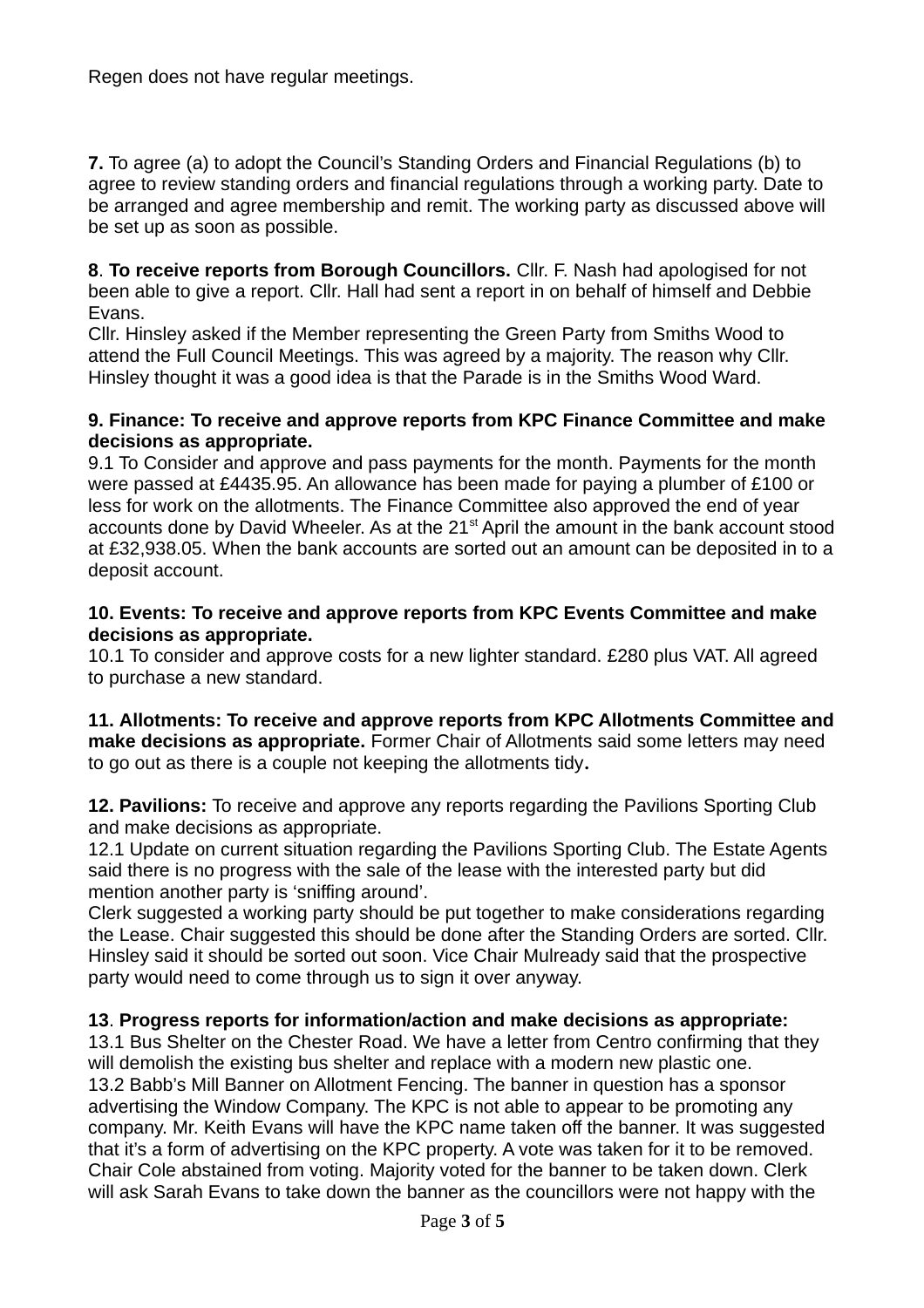sponsorship/advertising. Cllr. Hinsley and Cllr. Cooper-Hinsley also mentioned that the Face book page where a picture shows the banner and this should also be removed. 13.3 Lottery Grant application for Jubilee Gardens. All agreed to continue with the application.

13.4 To consider request from Clerk to work from home subject to agreed arrangements with the Library to be able to meet the members of the public for four hours a week. The RFO had done a calculation is the amount of money it costs to run the office. Cllr. Williams thought the idea was very good, Cllr. Woolley agreed. Cllr. Linda Cole asked if four hours was enough time in the library. Cllr. Follows said this could be increased or decreased as and when needed. Discussions took place regarding the advantages and disadvantages. Cllr. Kimberley said he still considers the Clerk should work in Kingshurst. He appreciates the costs although stated he would challenge the figures presented. Cllr. A. Follows said he would ask if the Clerk could work from Capital House in Yorkswood School. Clerk was asked to get in touch with Endeavour House and ask them for office space. These avenues will be pursued. Chair agreed that he would rather see the Clerk in Kingshurst for more hours that proposed. But the building is becoming unsuitable to work in and the disabled access is not accessible. The equipment would need to be put into storage. It would just be short term until a new office can be found. No conclusion was made on this.

Re: Pavilions - Cllr. Daly wanted to mention that the toilets were in a terrible state as the ceiling had fallen down. After a discussion on this the Clerk was instructed to contact the Administrators' and tell them that the health and safety is being compromised to staff and customers. The Clerk would state that in four weeks the repairs need to be done.

# **14. To receive reports from members representing KPC on outside bodies**

**14.1** Birmingham Airport Consultative Committee: A meeting will be held on the 18<sup>th</sup> May. **14.2** WALC/SAC Cllr. Hinsley reported that a meeting a couple of weeks ago took place the topic was a defibrillator to be installed in major places and another topic was Berkswell. He said Meriden and Hampton in Arden are opposed to the new settlement planned to be houses in Cornets Lane.

**14.3** School Governors Reports: Kingshurst School is next week Chair reported. Cllr. Follows reported that the Yorkswood meeting took place last week. The building is still in planning stage that is being discussed. The prices were discussed in the meeting and points are being argued with SMBC regarding the cost of not only the build but the infracture costs of the move. It will be rebuilt. As he mention earlier Capital house is on the building site which may be used for additional facilities. Cllr. T Williams asked if there is car parking there and Cllr. A. Follows said yes there is but the road congestion is bad. It is hoped they will start within the next 12 months. No land will be lost.

**14.4** North Solihull Partnership Forum: No meetings.

**14.5** Regen. Cllr. A. Follows mentioned that an email from J Halton regarding Babb's Mill housing was to start in late September this year. Cllr. Hinsley said Smiths Wood B. Cllrs, were saying that an update on the parade will be announced for next Easter and public meeting will be set up.

#### **15. Planning: To consider and comment on any planning applications received: No Planning applications received.**

# **16. Planning: To consider, comment and take action if appropriate on any planning that is being proposed for the future:**

16.1 Local Development Plan: Babbs Mill: Nothing to report

16.2 Mountfort Public House Site: Any updates that may have been received. Nothing to report.